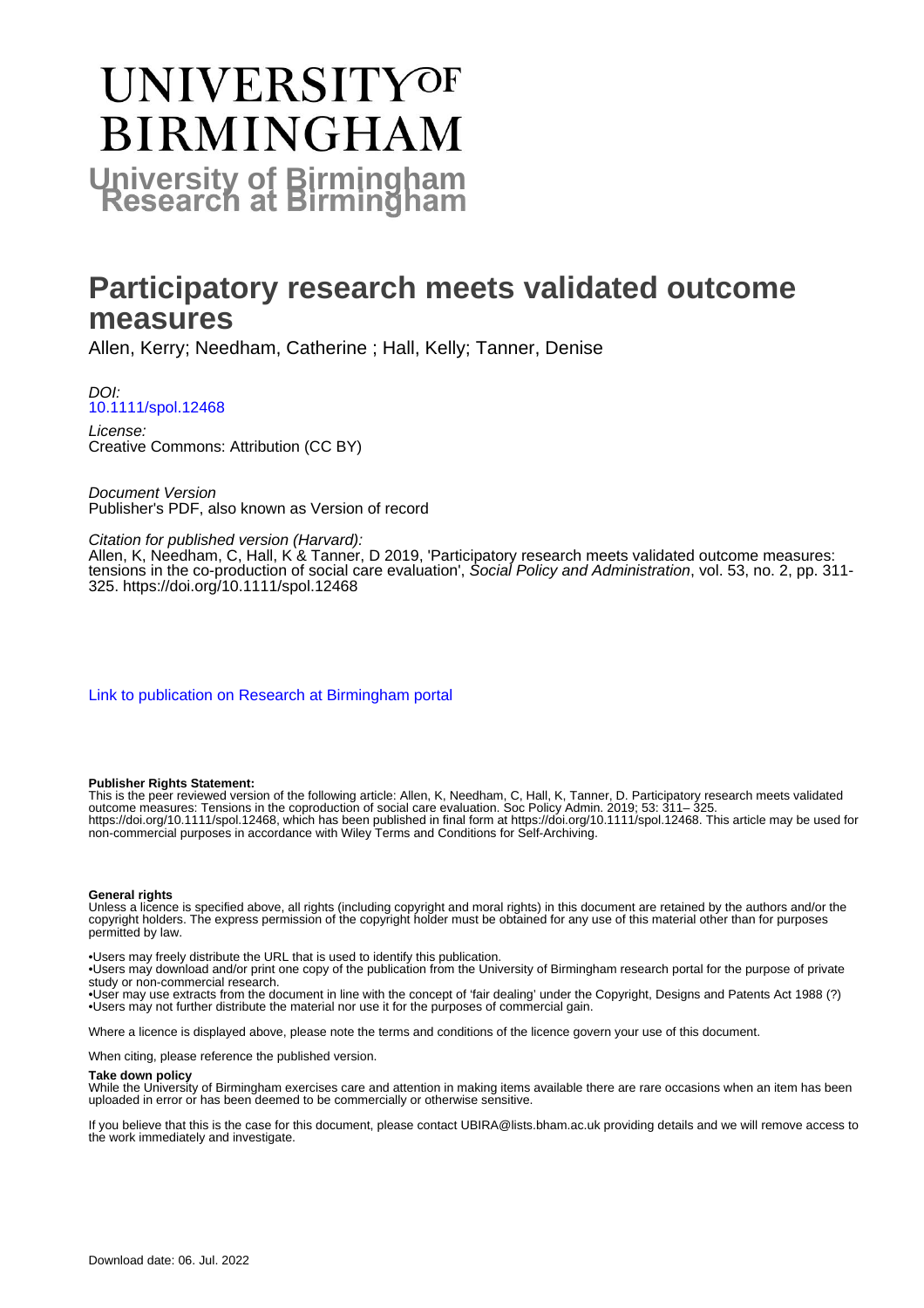# SPECIAL ISSUE

# **WILEY**

# **Participatory research meets validated outcome measures: Tensions in the co‐production of social care evaluation**

# **Kerry Allen | Catherine Needham | Kelly Hall | Denise Tanner**

University of Birmingham, Birmingham, UK

#### **Correspondence**

Kerry Allen, Health Services Management Centre, University of Birmingham, 40 Edgbaston Park Road, Birmingham B15 2RT, UK. Email: [k.allen@bham.ac.uk](mailto:k.allen@bham.ac.uk)

**Funding information** Economic and Social Research Council, Grant/ Award Number: ES/K002317/1

## **Abstract**

Funding for care service research is increasingly subject to the satisfaction of two requirements: public involvement and adoption of validated outcome tools. This study identifies competing paradigms within these requirements and reveals significant challenges faced by researchers who seek to satisfy them. The focus here is on a study co‐produced between academic researchers and people with experience of adult social care services. It examines to what extent research studies can conduct high‐quality public involvement and genuine co-production of knowledge, whilst attempting to produce quantifiable outcome scores. Findings add to debate around how to incorporate diverse perspectives in research, which may draw on incommensurate accounts of validity and reliability. Findings also highlight constructive attempts by academic and co‐researchers to make the combination of approaches work in the field. These small scale acts of researcher agency indicate some scope to combine the two approaches in future research studies. However, conclusions foreground the importance of broader awareness of how tensions and power imbalances related to this combination of approaches play out in social policy research practice.

#### **KEYWORDS**

co‐production, co‐research, evaluation, outcome measures, social care

------------------------------------------------------------------------------------------------------- This is an open access article under the terms of the [Creative Commons Attribution](http://creativecommons.org/licenses/by/4.0/) License, which permits use, distribution and reproduction in any medium, provided the original work is properly cited. © 2018 The Authors Social Policy & Administration Published by John Wiley & Sons Ltd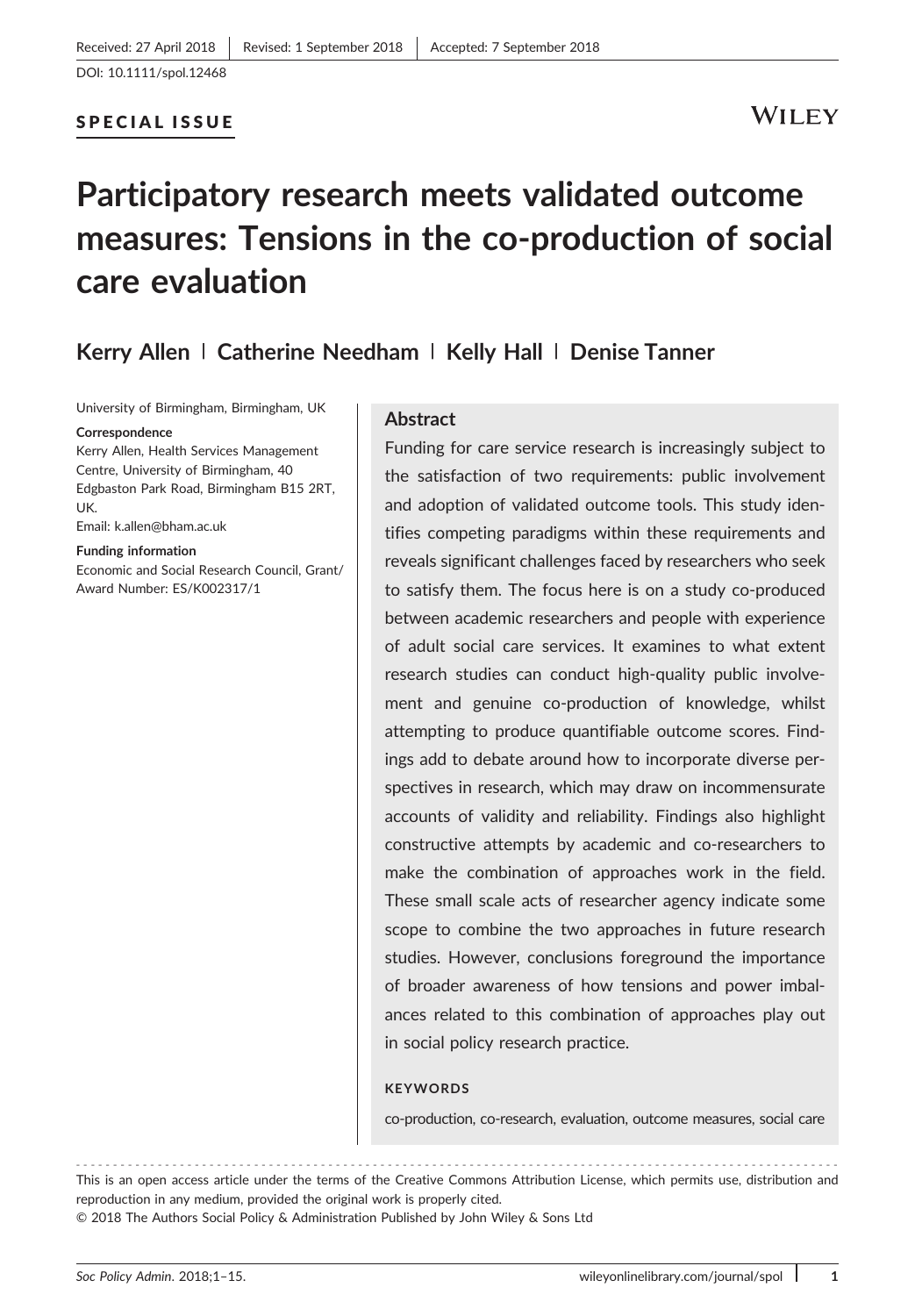# **1** | **INTRODUCTION**

In recent decades, two approaches to social policy research have become prominent in England: an emphasis on validated outcome tools to assure quality across health and social care (Department of Health, 2016, 2017) and public involvement through co-production (Department of Health, 2007, 2012; Simmons, 2011). These trends are visible internationally, as supranational initiatives focus on harmonising approaches and expanding the evidence base about outcome measures and involvement/co‐production (Brett et al., 2014; Cochrane Consumer Network, 2017; ICHOM, 2017; Science Business, 2017). At first glance the connection between the two priorities seems aligned. Within political rhetoric, greater use of outcome tools, especially where they are person centred, helps to achieve the goal of embedding patient and public perspectives. However, philosophical inquiry into the process of co-production warns of fundamental tensions that arise from attempts to combine the diverse traditions of political, organisational, professional, and public domains (Bevir, 2013; Carr, 2007).

Health and social care researchers are actively negotiating one such tension as they manage competing agendas of involving the public and producing types of knowledge that are considered useful for policy planning audiences. The prominence of co-production and outcome measures in policy discourse makes them both attractive to research funders. But how realistic and desirable is it to combine these elements within research studies? Does inclusion of prespecified outcome measures limit emergent public perspectives and threaten to make public involvement more tokenistic? Can these approaches be effectively combined, or must they sit alongside each other in separate work packages with no attempt at integration, in the same way that mixed methods studies can fail to integrate qualitative and quantitative findings (Woolley, 2009)? This article draws on our experience of undertaking co‐produced social care research to explain how different participants perceive these tensions in practice. The co-researchers referred to in the study are people who have used adult social care services and their carers. Our aim is to make explicit tensions that are rarely shared given that funders and applicants have a common incentive to sustain the claim that these forms of knowledge can be productively combined.

Evaluation is "concerned with passing judgements about the worth of an initiative based on a critical assessment of available evidence" (Sullivan, 2011, p. 499). In England, the New Labour governments established large‐scale evaluations as a key practice (Powell, 2002; Sullivan, 2011), on the assumption that measurement tools could readily give answers to the effectiveness of even very complex interventions. This is a practice that has been continued by subsequent U.K. governments and is common in many other advanced democracies. The evaluation model, with its commitment to surfacing "what works," feeds the performance measurement and regulation regimes of public services (Jones, 2011). Sullivan draws attention to the ways in which these approaches have "privilege [d] evaluation as technical expertise—endorsing its capacity to generate 'truth' through the deployment of ever‐more sophisticated methods and models…" (Sullivan, 2011, p. 508).

Co-production is a form of public involvement that can be defined as "joint working between people or groups who have traditionally been separated into categories of user and producer" (Durose, Needham, Mangan, & Rees, 2017, p. 135). Internationally, the concepts of public involvement and epistemologies of coproduced research are still evolving. Practices vary greatly and are often guided by competing justifications, traditions, and discourses (Rose, 2017; Tritter, 2009). Recent NIHR INVOLVE guidance highlights shared power and responsibility as a key feature in the co-production of research "an approach in which researchers, practitioners and the public work together, sharing power and responsibility from the start to the end of the project, including the generation of knowledge" (NIHR INVOLVE, 2018, p. 4). The "public" in this setting may refer to members of the general public, patients using health service, and/or people using social care services. Co-production can be a goal in itself and/or a means to enhance the quality of public services. Most coproduction literature focuses on policy and services, although more recently, there has been a growth of literature on the co‐production of research between academics and people with lived experience of services (Beebeejaun, Durose, Rees, Richardson, & Richardson, 2014; Flinders, Wood, & Cunningham, 2016; Verschuere, Brandsen, & Pestoff, 2012). Literature reflecting on patient and public involvement in the health system contains calls for a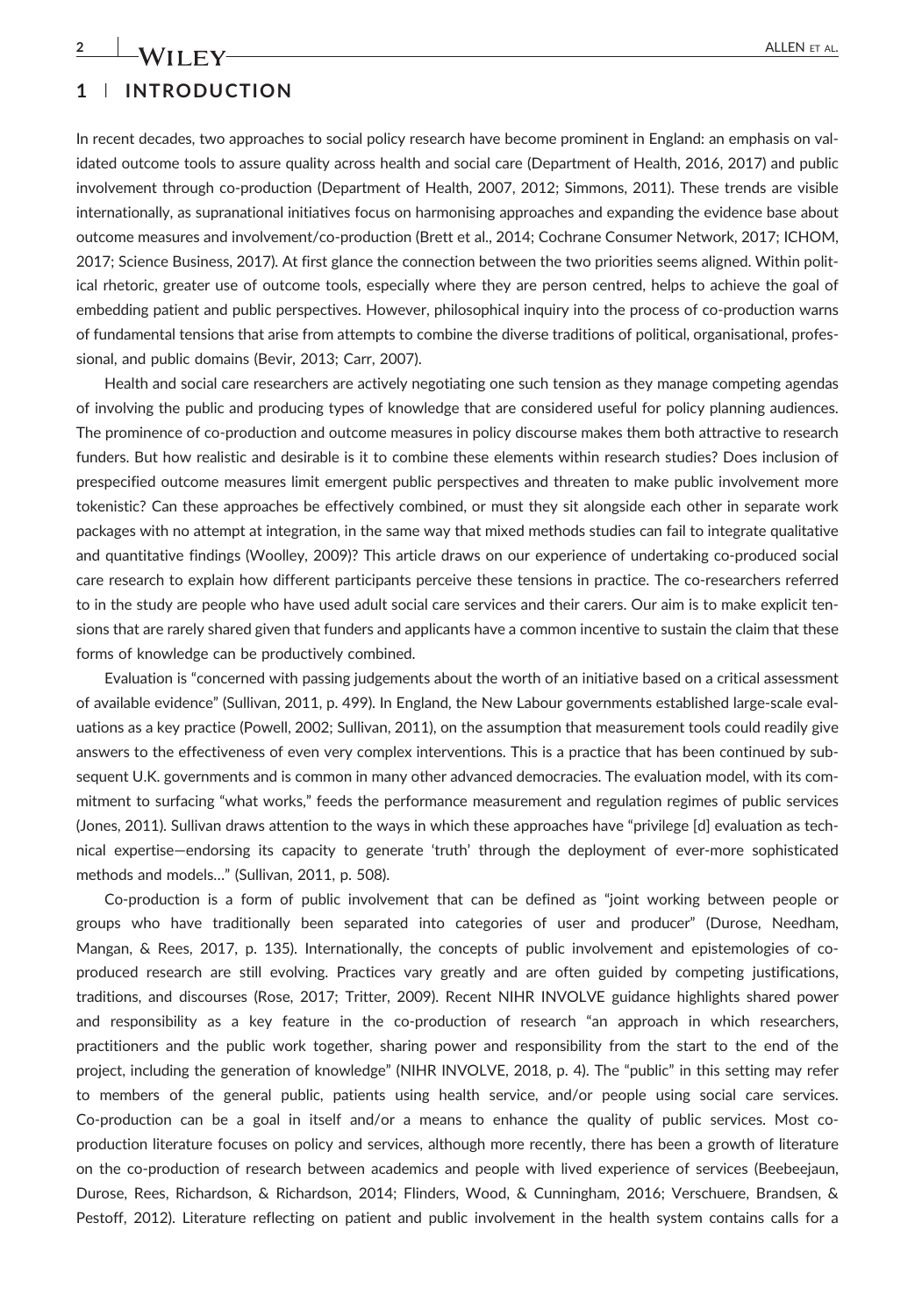more critical approach, which is sensitive to policy and organisational contexts (Learmonth, Martin, & Warwick, 2009; Madden & Speed, 2017).

In the social policy field, researchers have drawn attention to the epistemological difficulties of using participatory approaches, such as co-producing research with public involvement. Richardson (2013, p. 483) explores the tension between positivism and participatory research, suggesting that the latter has "tended to align with methodologies which de‐privilege the idea of objective evidence of policy effectiveness." Crompton, Waring, Roe, and O'Connor's (2017) work on deliberative priority setting involving professionals and the public highlights different sources of knowledge and the privileging of "technical" over "social" data. This article builds on these insights. We focus particularly on the tensions between co-producing research with the public and evaluation methodologies incorporating scored outcome measures. In line with the concept of decentring (Bevir, 2013), we explore how two elite narratives of research commissioning (you must utilise qualitative and quantitative methods; you must involve the public and people who use services) are interpreted and made to work by frontline academics and co-researchers.

# **2** | **PARTICIPATORY RESEARCH AND OUTCOME MEASURES AS COMPETING AGENDAS**

Tensions between participatory approaches and evaluation tools are best characterised by examining the knowledge they seek to produce. Here, we highlight two distinctive barriers: emergent concepts versus prescribed measures and the democratisation of knowledge production versus the use of specialist tools. Those with experience of undertaking co‐produced research often present the inevitable messiness, clashes, and risks as the very essence of "what makes it so fresh and innovative" (Flinders et al., 2016, p. 261). For Filipe et al. (2017, p. 1), the capacity to form original combinations of participants, each embodying unique knowledge, promises genuinely novel content— "co‐production can be understood as an exploratory space and a generative process that leads to different, and sometimes unexpected, forms of knowledge, values, and social relations."

In contrast, validated outcome measures provide standardised approaches to measure the value and effectiveness of services. Internationally, there has been a growth in the development of subjective well‐being measures, which allow the development of comparable indices of quality of life (QoL; Austin, 2016; Bache & Reardon, 2013; Bache, Reardon, & Anand, 2016). In health and social care, these are considered to be a leap forward from approaches that measure easily quantifiable outputs (number of care visits a day and number of surgeries performed) and are increasingly visible in health and social care research and evaluation (Couzner, Ratcliffe, & Crotty, 2012; Glasby, Allen, & Robinson, 2018; Jones et al., 2013). The value of subjective outcome measures is associated with their ability to put a score on the more intangible features of well‐being (Caiels, Forder, Malley, Netten, & Windle, 2010).

Examples include EQ-5D to measure health-related QoL (Gusi, Olivares, & Rajendram, 2010), the General Health Questionnaire to measure psychological well‐being (Goldberg, 1992), WEMWBS for mental well‐being (Tennant et al., 2007), and English Adult Social Care Outcomes Toolkit (ASCOT) to measure care-related QoL (Caiels et al., 2010). These outcome measures have been widely used for audit and strategic decision making by policy‐makers and local service planners. ASCOT, for example, is a central measurement tool in the English Adult Social Care Survey sent out to people who use publicly funded care services by the Department of Health.

The formulaic, scored conception of QoL—and the emphasis on fidelity to the protocol in gathering the data seen in these kinds of outcome measures contrasts with the notion of the democratisation of patient and user perspectives. Rights‐based approaches to involvement highlight the importance of emergent contributions of knowledge gained from open dialogue between those that traditionally hold power and those that have been passive (Ellins et al., 2012). To this end, Williamson (2008, p. 102) identifies guiding principles of an emancipatory patient movement as "… unmasking of new issues … and the gradual acceptance of some of the ideas … that activists work to promote." For a research project, to do justice to the epistemological commitments of both the emergent and the foreclosed requires more scrutiny than it has received to date.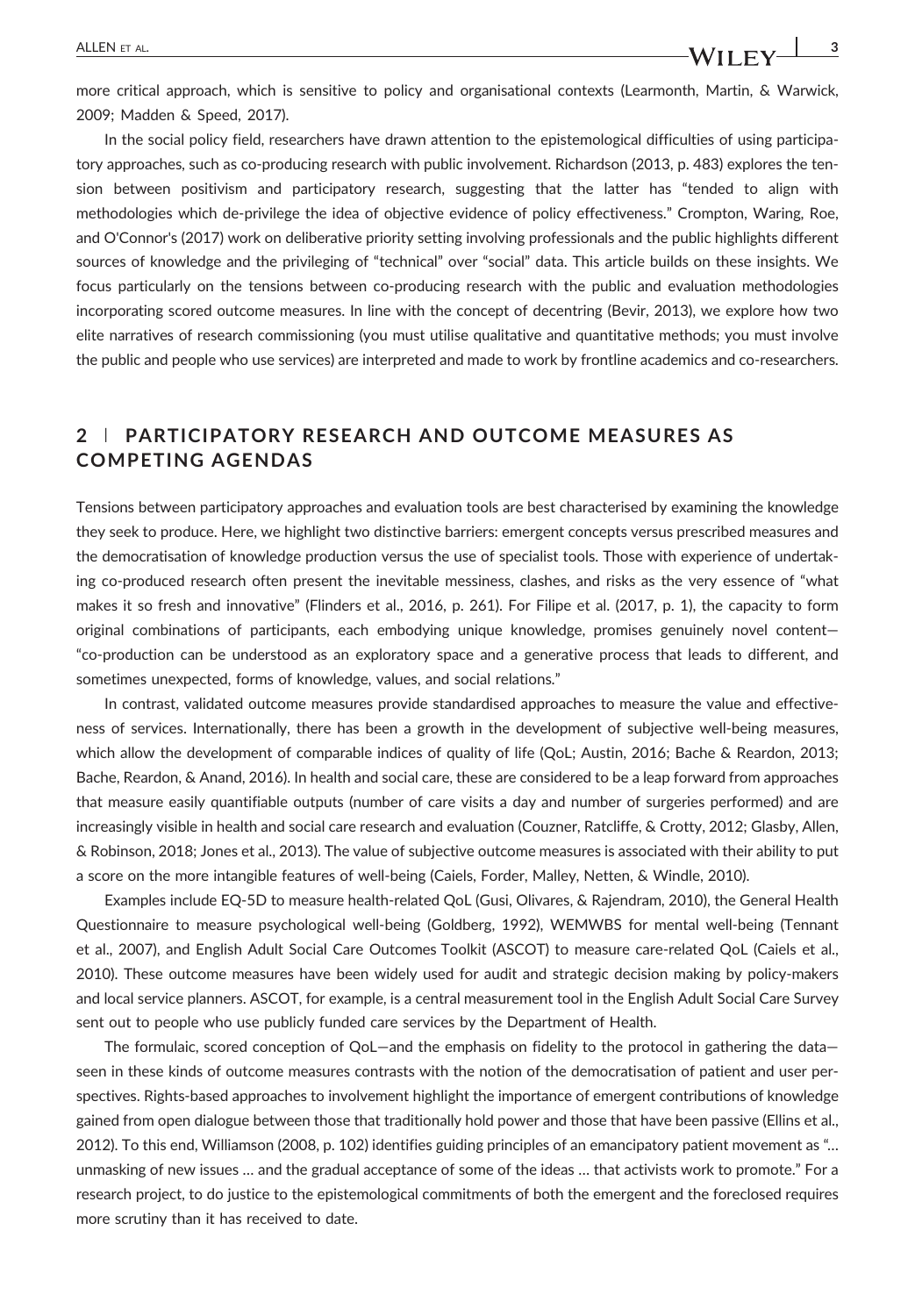It is important not to simply conflate good participatory research practice with qualitative research. There are examples of quantitative research that pride themselves on being participatory and co-produced, especially in the U.S. tradition of community‐based participatory research and citizen science (Minkler & Wallerstein, 2011; Thornhill, Loiselle, Lind, & Ophof, 2016). Likewise, some qualitative research in an ethnographic tradition has relatively little interest in giving voice to the people it researches. This paper looks beyond a qualitative/quantitative discussion examining in more detail exactly how the public has been involved in evaluation of public policy and services and how this worked alongside the inclusion of outcome measures specific to the health and care field. Another consideration that moves us away from a qualitative/quantitative discussion is the complex, hybrid nature of health and well‐being outcome measures. Although their domains are scored and quantified, the holistic design of domain types and tools used to gather these person-centred data do not sit neatly in a quantitative research camp.

The outcome measure discussed in this article is the ASCOT, which is designed to measure social care-related quality of life (SCRQoL). The Personal Social Services Research Unit (PSSRU) at the University of Kent developed the tool and makes it freely available for academics to use. Its emergence as the national standard in measuring SCRQoL, and the scope to compare ASCOT outcomes from an individual study against wider benchmarks, makes it an attractive and commonly used option for social care evaluation (Makai, Brouwer, Koopmanschap, Stolk, & Nieboer, 2014). The dataset allows regional comparisons of how well populations are being served to achieve SCRQoL (NHS Digital, 2017).

Many validated outcome measures have themselves been co-produced with the public. The acceptability of outcome measures within the overall research design has also been negotiated with input from the public for some research. The ASCOT measure had elements of public involvement and testing. The tool was developed by PSSRU with input from people with lived experience of care, and the ASCOT team has produced different versions of the tool to make it appropriate for people in different care settings. In this article, we use it as an exemplar of a validated outcome tool, and the tensions that arise when they are used in coproduced research, and not as a critique of ASCOT itself.

# **3** | **COMBINING PARTICIPATORY RESEARCH AND OUTCOME TOOLS IN THE FIELD**

From 2013 to 2015, Needham, Allen, and Hall (2016) led an ESRC-funded project on the relationship between organisational size and performance in adult social care. Eighteen people with lived experience of care were recruited as co-researchers, to undertake semistructured interviews and administer the ASCOT survey with people who use care services. These co‐researchers were older people, adults with learning disabilities, and people who self‐identified as carers. In total, 106 people who use services and carers were interviewed, and 95 of these completed the ASCOT survey. Ethical approval was granted by the national Social Care Research Ethics Committee (ref. 13/IEC08/0029). The study incorporated an evaluation of public involvement, undertaken by two colleagues who had not been directly involved in other stages of the research process. Findings of the public involvement evaluation have been published separately and consider the methodological difference that a co-produced research approach makes to the interview content and process (Tanner, 2018).

The rationale for public involvement was both rights based and instrumental. We recognised that involvement of people with lived experience is an essential part of ethical social care research and a recognition of a historical legacy of "epistemic injustice" (Fricker, 2007). The instrumental rationale was to improve the validity and relevance of the research findings. According to Edwards and Alexander (2011, p. 274), "The 'privileged access' … afforded to peer researchers is a tool for rapidly generating trust and accessing information." They can draw on "acceptance, trust and empathy, which … is important in informing the construction of research knowledge." Rather than merely servicing research through data collection roles, the study aimed to encourage the co-researchers to have an active role in the interpretation of data and to communicate directly with research, health, and social care audiences. We aimed to align our approach with a wider concept of co‐production in public services, where "individuals, communities and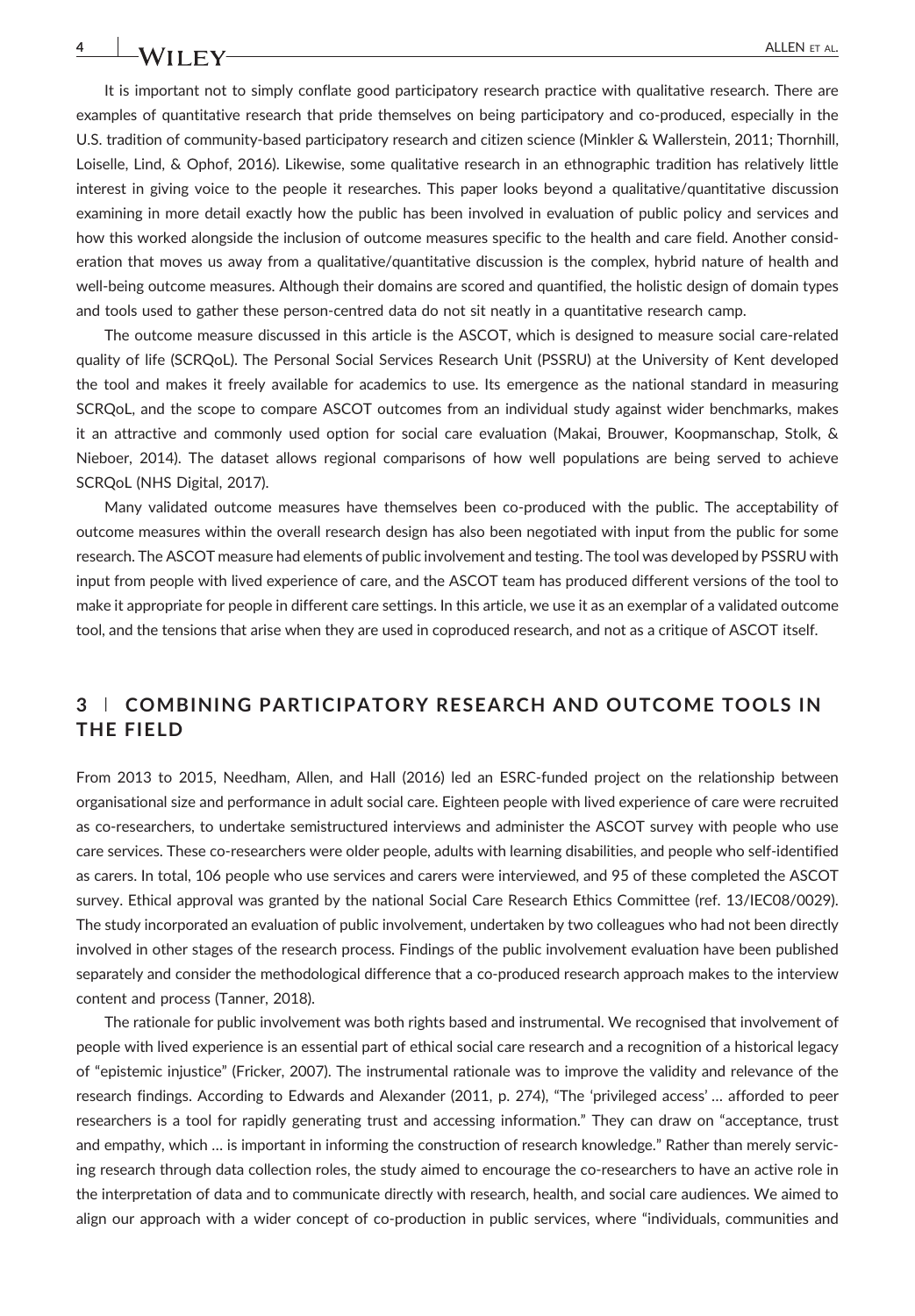organisations have the skills, knowledge and ability to work together, create opportunities and solve problems" (NDTI & Helen Sanderson Associates, 2009, p. 3).

The research design also incorporated ASCOT, as a means of assessing the extent to which outcomes are realised for people who use care services. We recognised the value of standardised quantitative measures such as ASCOT, to enhance the reliability of our findings and allow them to be compared against those of others. Such tools also have a currency in the policy world, and we were keen that our research would be used by policy‐makers and practitioners. There are a number of ASCOT versions available, such as self‐completion questionnaires, interviews, and observation tools. This study used the interview version (INT4) that asks people to score themselves against four levels of need: ideal state, no needs, some needs, and high needs, relative to domains such as "how much control you have over daily life." Respondents also have to score themselves in a hypothetical scenario that services are taken away, so there is a way to measure the contribution that care services are making to meeting those needs.

The co-researchers led interviews with people using services, having attended 2 days of training in their local area. These peer‐led interviews incorporated a semistructured qualitative interview phase followed by administration of ASCOT. The initial intention had been for co-researchers to lead both the qualitative interviewing part of the research encounter and the collection of ASCOT data with the academic researcher on standby at the back of the room in case the co-researcher wanted support. However, during the co-researcher, training it became evident that co-researchers were not comfortable about using ASCOT in addition to qualitative interviewing, for reasons discussed in more detail below. A compromise was agreed that the co-researcher would lead the main part of the interview, handing over to the academic researcher to ask the ASCOT questions.

Changes to a research design after piloting are of course common. However our experience and discussions with co-researchers suggested to us that there was something incompatible in the two approaches that we were seeking to bring together. Below, we draw on data from the evaluation of the co-researcher involvement to explore two explanations of why it was difficult to use ASCOT in such a context: The first relates to practical considerations, which potentially could be overcome with additional time and resourcing; the second relates to epistemological tensions, which are much more difficult to resolve.

# **4** | **RESEARCH DESIGN**

The case study presented here draws on data from the evaluation of public involvement and provides insight into how potentially competing evaluation requirements are negotiated by participatory research teams. Conceptually, the analysis is guided by the principles of decentred theory (Bevir, 2013). By exploring the perspectives of participants and areas of conflict and resistance, we observe how power and influence are diffused through the participatory research team, reflecting the broader philosophical position of decentred theory (Bevir, 2013, p. 1). The analysis reveals the competing experiences, knowledge traditions, and clashes experienced by co-researchers and academics. This single-case study is designed to gain an understanding of a complex issue by watching a phenomenon develop within a defined context. In this case, the complex issue is how well the use of a standardised outcome measure (phenomenon) fitted within a participatory study that sought to co-produce knowledge with people who used services (context).

The specific questions underpinning this analysis are *What was the experience of using a validated outcome measure in a co‐produced evaluation of social care? What tensions between elite forms of knowledge and local traditions and resistances are evident in the beliefs and actions of the participatory research team?* This explicit framework provides clarity of ontological approaches within the data analysis.

#### **4.1** | **Data collection**

The case study uses two sources of data: three group interviews with 15 co-researchers and interviews with three academic researchers. All interviews were undertaken by two researchers who had not been involved in the main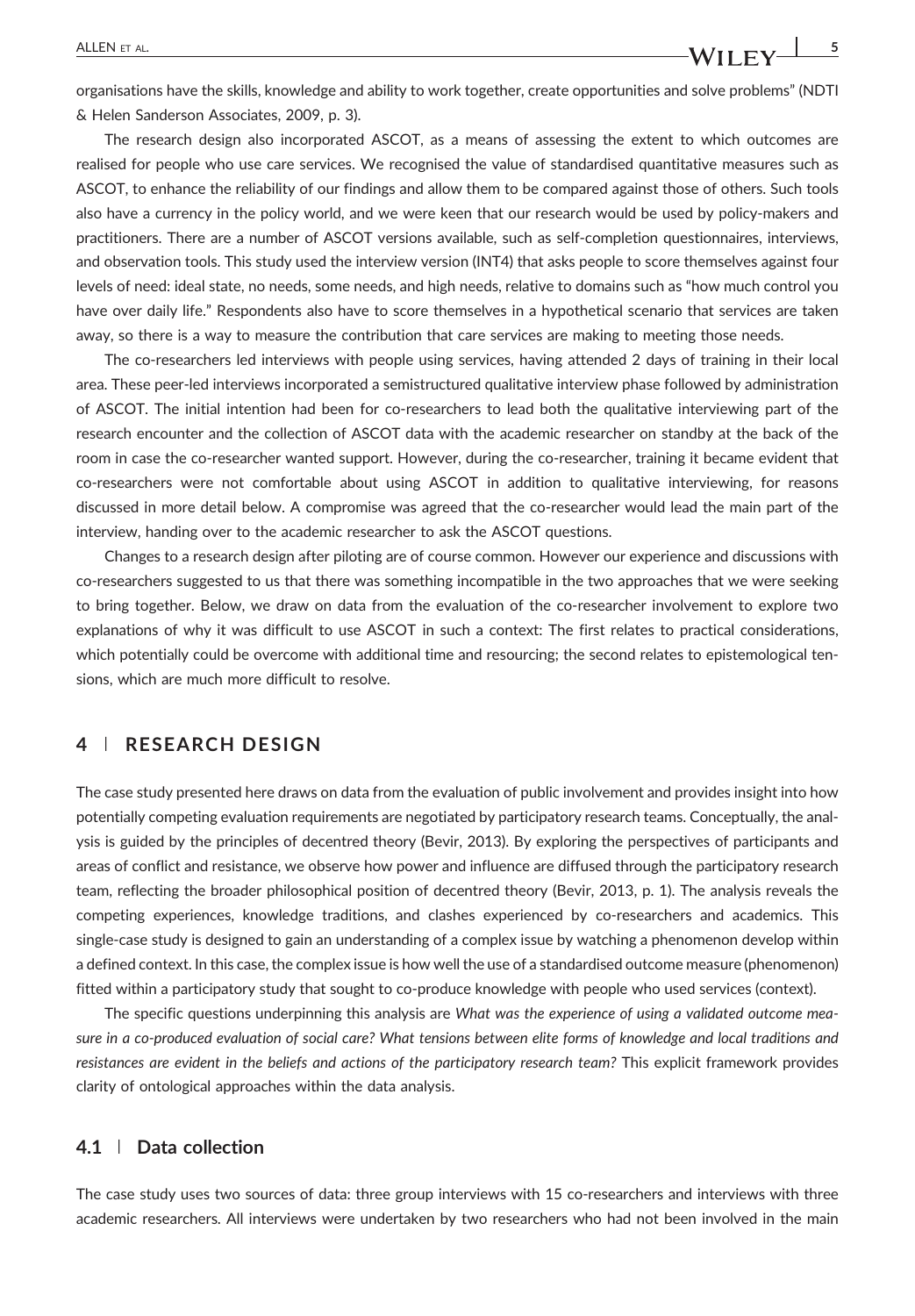study, as part of the study's evaluation of public involvement. All interviews took place after the overall study data had been collected and analysed, but whilst the project was still active. In this way, we aimed to ensure that reported experiences were as full and recent as possible. Interviews were semistructured. Topic guides were designed to highlight: how co-researchers felt about undertaking qualitative interviews and ASCOT survey interviews, whether academics and co-researchers took different roles, and what factors were perceived to help or hinder the research process. Using interviewers who were not involved in the main study was recognised to be important to give the co‐researchers more freedom to be critical of the process.

# **4.2** | **Data coding**

The analysis protocol was theoretically based; however, this did not take the traditional form of an initial coding frame derived from literature (Miles & Huberman, 1994). Data were analysed in a way that gave individual accounts prominence. The use of a coding frame was rejected as it would distract from developing a clear impression of individual agency, an essential element of a decentred analysis. The codes were devised to remain aligned to their original narrative meanings. To ensure a narrative approach,"sequence and consequence" were considered in the formation of codes and themes (Riessman, 2005).We not only coded to abstract themes but captured the main "stories" being told. Analysis specifically aimed to capture what research events were selected and how they were viewed by the interviewees.

Thematic coding of all data from the co-researcher and academic interviews was led by the first author. Coding and theme generation were checked by the second author, and discrepancies were discussed and resolved. The resulting themes were refined through discussion within the academic research team. The researchers involved in the analysis of the data included some of the same academic researchers that took part in the interviews, whereas none of the co-researchers were involved in analysis and writing since the project had finished 2 years earlier. This raises issues of potential bias of academics' perspectives over co-researchers' perspectives in the overall analysis. Berger's (2015) three step approach was used to reduce the effects of researcher bias. A process of acknowledging what has been said by a participant, examining your interpretation of this (as the analyst), and reflecting on your personal viewpoint about the statement was used by the academic researchers during coding and as a shared tool in team discussion. Quotes from the interviews were selected as exemplars of the eight stories set out below.

# **5** | **NARRATIVE FINDINGS**

Table 1 displays eight accounts that summarise the most prominent stories told by the co-researchers and academics about their involvement in the data gathering for the study. The collective presentation of narratives reflects patterns in the data and not a claim that all co-researchers or academics had identical stories.

| Accounts of ASCOT and research involvement                                                                                          | $Co-$         | Academic<br>researchers researchers |
|-------------------------------------------------------------------------------------------------------------------------------------|---------------|-------------------------------------|
| ASCOT is valuable as it can be linked to national datasets and financial data                                                       |               | N                                   |
| ASCOT surveys felt awkward to administer and sometimes inappropriate                                                                | $\sqrt{ }$    | V                                   |
| ASCOT surveys were not always effective for collecting useful data (especially compared to<br>the preceding qualitative interviews) | $\sqrt{ }$    |                                     |
| There was not enough time for training around ASCOT                                                                                 | $\sqrt{ }$    | $\sqrt{ }$                          |
| It worked better for the academic researcher to undertake the ASCOT questionnaires                                                  | $\sqrt{ }$    |                                     |
| The qualitative interview often answered the ASCOT questions in advance                                                             |               | $\sqrt{ }$                          |
| Academic researchers led decisions about how ASCOT could be best managed                                                            | $\sim$        | N                                   |
| Only academic researchers could analyse the ASCOT responses                                                                         | $\mathcal{N}$ | $\gamma$                            |

**TABLE 1** Narratives by type of researcher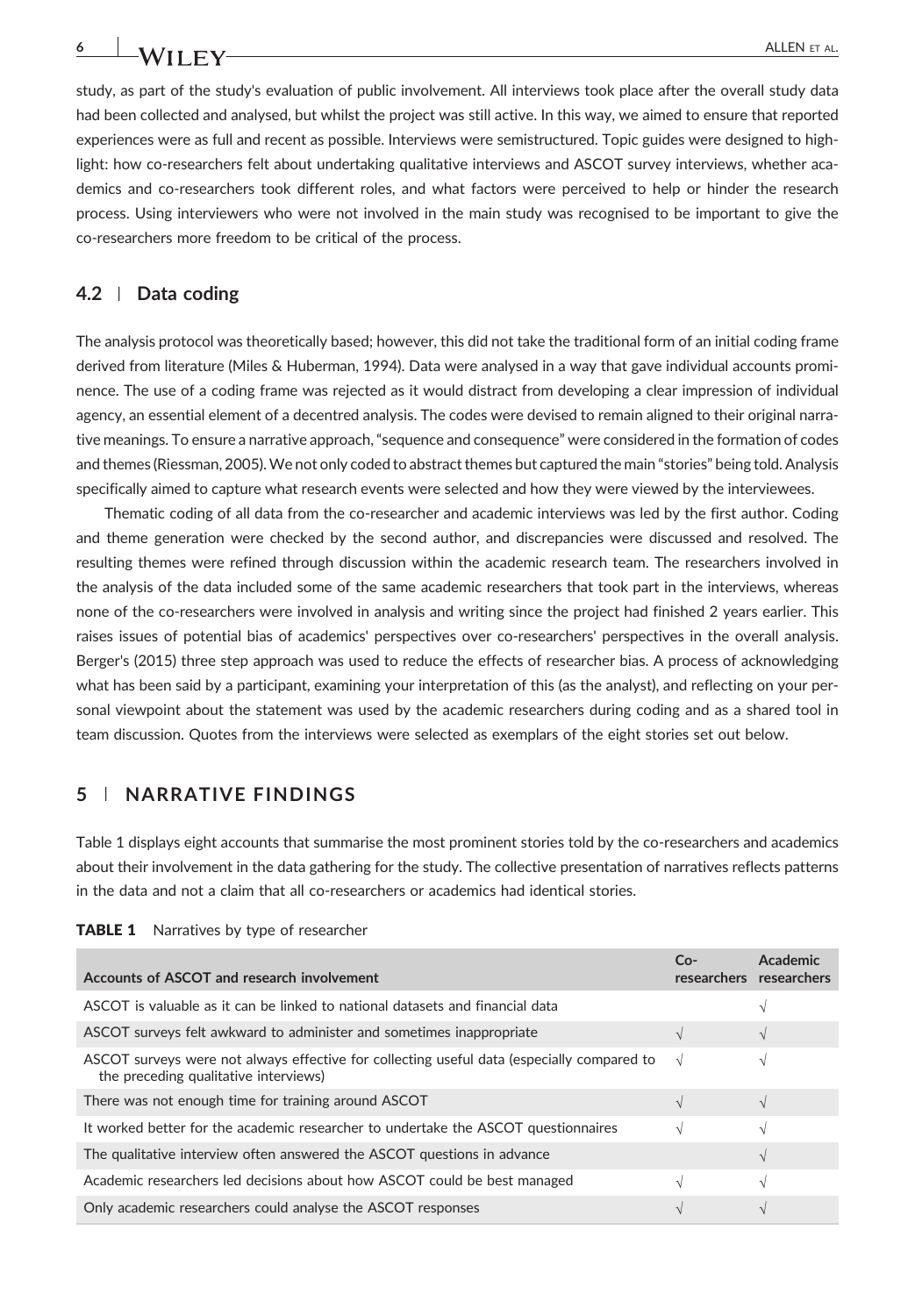Findings reveal that we, the academics, and the co-researchers shared most of the narratives in relation to ASCOT. More details of the findings are presented below, divided into two sections. The first brings together storylines, which emphasised practical barriers to the effective involvement of co-researchers in the ASCOT process. The second looks at issues around the incommensurability of participatory research and outcome measures. Although the research team talked about practical issues and tensions, the findings also display how academic and co‐ researchers were instrumental in finding ways to make the combination of two different research methods work in practice.

# **5.1** | **Practical constraints**

This theme includes narratives:

- 1. "There was not enough time for training around ASCOT."
- 2. "Only academic researchers could analyse the ASCOT responses."
- 3. "It worked better for the academic researcher to undertake the ASCOT questionnaires."
- 4. "Academic researchers led decisions about how ASCOT could be best managed."

A strong theme in the interviews was inadequate time for training. The conceptual nature of the SCQoL measure is designed to accommodate the breadth and complexity of social care generally. In ASCOT, this complexity manifests in multiple domains designed to capture different aspects of well‐being and the different versions of the tool for various care settings and beneficiaries. We planned for 2 days of dedicated co-researcher training at each site, based on replication of a training model used in a similar successful participatory evaluation study. The duration of the training felt proportionate to the amount of work involved in the project (around 10 interviews followed by analysis). However, this limited the amount of material that could be covered.

The challenge of fitting all of the elements required into the time allocated for training was acknowledged across the academic and co-researcher interviews. Additional planning and delivery time was required to include coresearchers with learning disabilities, and as this quotation illustrates, the results were valued by co-researchers:

*The training was an introduction to all of this and I thought it was very resourceful because the information that we got in the red packs, everything was clear, everything was in easy read and if there were big words, they explained what they meant, which was good. (Co-researcher with learning disabilities, Site 1)*

The general time demands of effective training were clear in co-researchers' preference for experiential learning, such as role‐playing research scenarios. This has further implications for how realistic it would be to build in time to train fully in ASCOT measurement tools, as ideally there would be an element of practice and role play.

*The role play that we did with different scenarios, that was quite helpful in case you came across somebody who was a bit difficult. (Co‐researcher, older person, site 3)*

Co-researchers with learning disabilities and new to research involvement said that they would have welcomed a considerable increase in training time. The account below suggests an increase from 2 days to 2 weeks to provide adequate support.

*There wasn't enough training time for me. They should have done at least two weeks not two days …. I think for a non‐disabled probably yes but for disabled people I think it needed to be a two week training session … to me, things were covered but it was more a case of that there wasn't enough time and that things not really explained for me to really to understand properly. (Co‐researcher with learning disabilities, site 2)*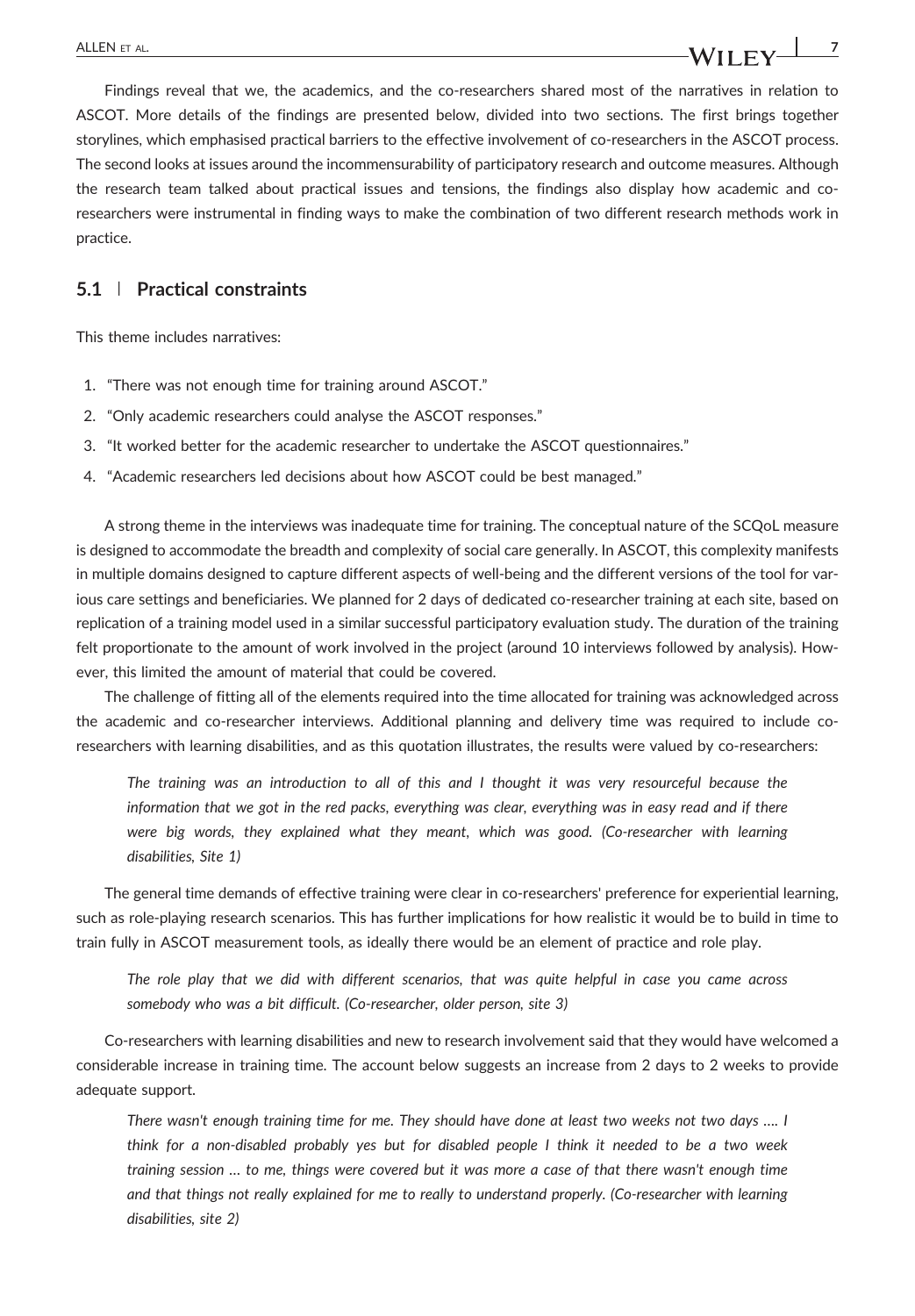Academic researchers were similarly aware of the significant time investment that would be needed to train co‐ researchers to understand and use specialist tools—which we as the academic team had received separate training on before the study had started. This academic researcher's account frames the problem in terms of feasibility.

*… we realised just how much time would be needed to do justice to the ASCOT questionnaire, based on how much we had had to be trained on it really. And … that would have to be more protracted. That wasn't really going to be feasible in the time that we had for the training, to get to a real understanding of what was going on with ASCOT. (Academic researcher, site 1)*

The academic researchers and co-researchers agreed that the academics would lead the ASCOT survey data collection. In co-researchers' accounts, reasoning revolved around a preference for a freer style of peer interviewing, where their own way of wording questions was seen as important. Co-researchers' preference aligned with the agreed purpose of their involvement, to bring in the perspectives of people that used services and enhance rapport during data collection. The demands of the qualitative interview meant they expressed relief about sharing data collection with academics. Both accounts are visible in this co-researcher comment:

*I personally found it quite draining doing the interviews because you're getting a lot of emotional stuff from people as well …, and I was relieved at the end of my part for [academic researcher] to do the ASCOT questions and to finalise the thing. (Co‐researcher, older person, site 1)*

This co-researcher's account provides one example of how we overcame practical constraints in ways that played to the strengths and needs of our research team members. As academics led the ASCOT surveys, coresearchers could focus solely on the often demanding role of being qualitative peer interviewers. It also offered a structure where co-researchers could hand over smoothly to another member of the team. In a similar way, the accounts of the academic researchers raised the benefits of that interviewer handover as an opportunity to capture extra data, revisiting areas that had been raised in the peer interviews and "ask some questions without interrupting the co‐researcher."

### **5.2** | **Epistemological dilemmas**

This theme includes the narrative accounts:

- 1. "ASCOT surveys were not always effective for collecting useful data (especially compared to the preceding qualitative interviews)."
- 2. "ASCOT surveys felt awkward to administer and sometimes inappropriate."
- 3. "ASCOT is valuable as it can be linked to national datasets and financial data."
- 4. "The qualitative interview often answered the ASCOT questions in advance."

The practical problem of combining the qualitative peer interviewing with the collection of ASCOT data could have been eased in a number of ways: for example, by increasing co-researcher training or by a repeat visit to the home of the interviewee for ASCOT data collection on a different day. A more profound limitation was the difficulty of gathering data, which seemed to prioritise different forms of knowledge, which were difficult to combine. Our case study highlights how those involved in data collection came to see participant narratives of experience as incompatible with standardised outcomes. This incompatibility is in part about the two methods producing qualitatively different data about the same topic and in part that these different accounts have no straightforward way of being combined in an overall analysis. The parallel‐track rather than consolidated nature of the findings led us to question whether this is the most effective way to evaluate the impact social care services have on those who use them.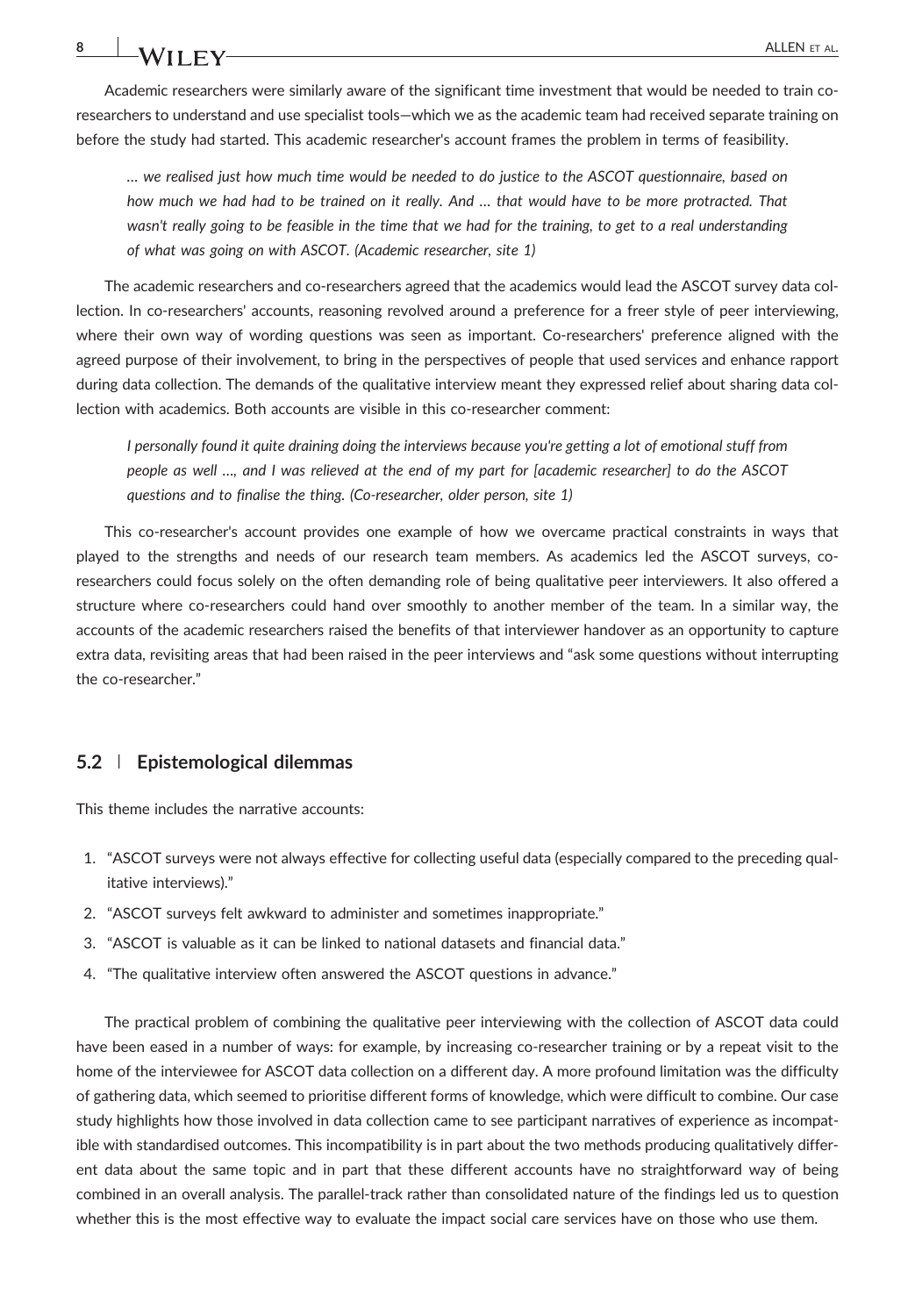We as academic researchers and the co-researchers in our team were very aware of the contrast between the peer-led qualitative interview and the administering of the outcome measurement tool. Being "relaxed," "at ease," and "less daunting" were the ways that co-researchers typically described the interaction in the peer interview part of the session. This co-researcher describes the contrast with administering a survey:

*You were speaking to the person in plain English and there was no gobbledegook for you about a word. They understood all the questions, you got proper answers from them, that made them relaxed and then, you know, it made you at ease. (Co‐researcher, site 3)*

Co-researchers gave less favourable accounts of ASCOT as a research tool than the peer-led qualitative interviews. ASCOT was seen to collect less rich data, to disengage participants and to cause a general atmosphere of formality associated with a lack of productive rapport. Co‐researchers often found the ASCOT questions difficult to understand and contextualise. In some cases, this appeared to be about the questions being abstract in nature, making them feel complex to follow and to give a score. One co-researcher with learning disabilities described her inability to relate to ASCOT questions.

*questions … should have been brought down to a simpler situation, because some of them were really complex, so they needed to be made simpler for people like me to understand and other disabled people out there as well. (Co‐researcher with learning disability, site 2)*

It was anticipated that the ASCOT survey would be less flexible than the qualitative interview questions, and this was not viewed as a problem in the initial study design. The two research methods were seen as complimentary, with peer interviews generating in depth understandings of the value of social care services and ASCOT providing a score for this. It was during the practice of undertaking data collection that researchers started to lose confidence in whether ASCOT questions were being interpreted correctly and generating valid responses. This challenge was largely due to the juxtaposition of the two research methods, leading researchers to make stark comparisons of the relative success and ease of communication between the methods.

*It was problematic in that they were very structured, rigid questions, which came at the end of what were usually quite narrative conversational interviews. (Academic researcher, site one)*

In some cases, the co-researchers suggested that the ASCOT questions limited effective rapport. One coresearcher highlighted the ASCOT element as being "a bit sterile." Another co-researcher suggests that the "formal" nature of the questioning shuts respondents down to the extent that interviews would have been less successful if the encounter had begun with the ASCOT survey.

*… when I was talking with the person, they opened up quite a lot and then the formal bit at the end, [name of academic researcher's] questions were formal ... If she'd have done that first it might not have worked... (Co‐researcher, older person site 3)*

The interview data showed that we, the academic researchers, felt that ASCOT could be usefully aligned with national data or combined with financial data to add value to findings. However, these positive accounts tended to be followed by contrary negative points, as visible in the following statement.

*They [ASCOT outcomes] are useful because they enable us to do quantitative comparison, but I don't think they added anything to the interview. They left the interview on a bit of a low note sometimes. You left with the interviewee saying I don't really understand what you're asking. (Academic researcher, site 3)*

One of the potential epistemological dilemmas identified was that ASCOT questions covered similar topics to the preceding interviews but framed the questions in a more formal way. Academic researchers acknowledged this tension but also felt there was scope to use the initial qualitative conversations to facilitate better informed ASCOT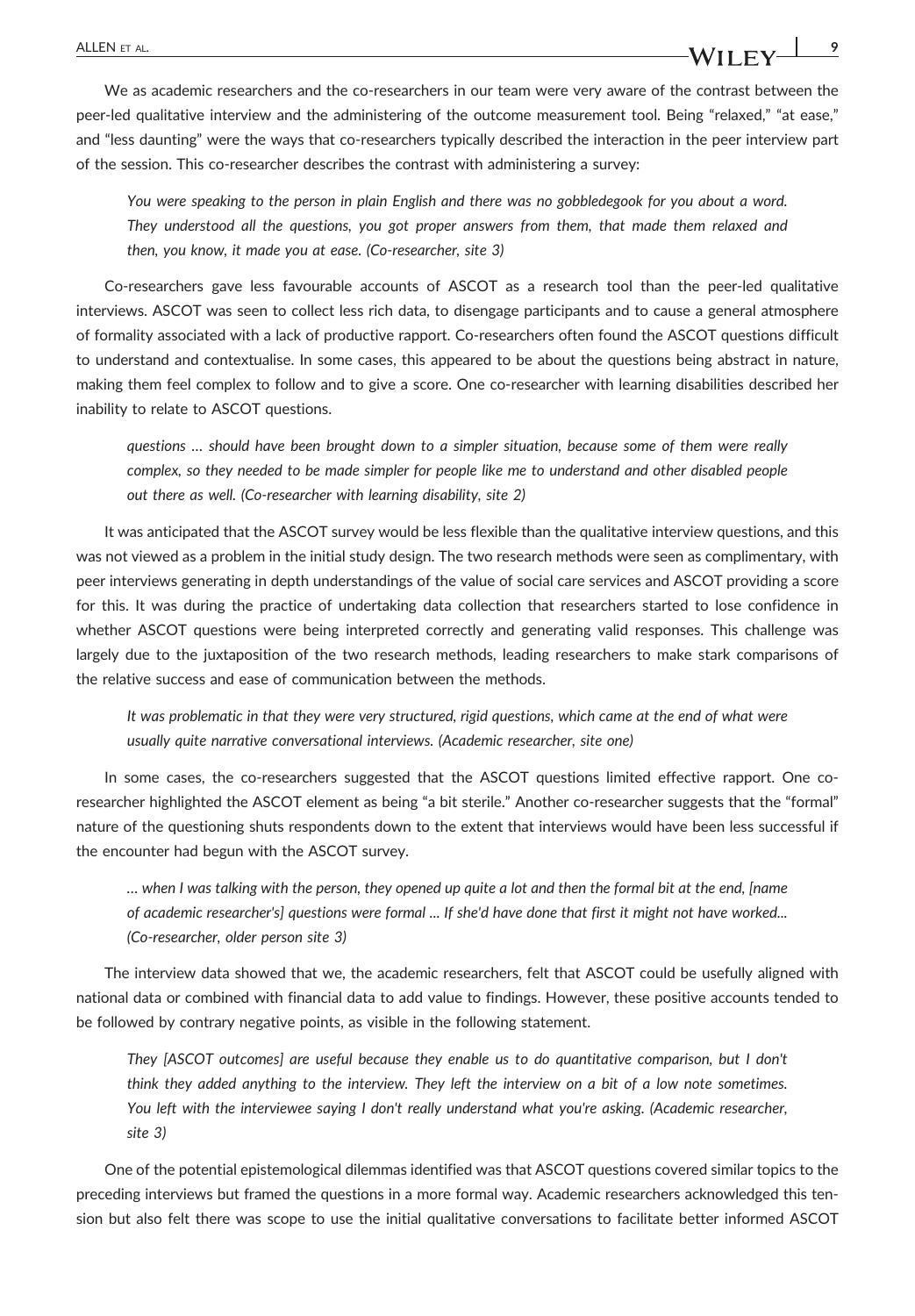scores. Co-researchers often helped to elicit background information that could be used to contextualise an ASCOT question, which had been difficult for an interviewee to understand.

*Sometimes when you listened to the peer interview they answered those [ASCOT] questions exactly and that gave you a better idea … Like 'how often they are enjoying activities? What difference the service makes?' (Academic researcher, site 2)*

These pragmatic research practices perhaps suggest the potential for combining research methods and beginning to overcome the epistemological tensions raised. However inferring answers from qualitative data does not offer the fidelity to the research gathering protocol that outcome tools require if they are to be aggregated and comparable.

### **6** | **DISCUSSION**

This case study analysis illustrates how co‐researchers championed the benefits of qualitative approaches for enhancing communication and capturing rich data. Their justifications echoed the broader sentiment around the strengths of qualitative approaches, that is, "seeing the world from the point of view of the actor," increased "contextual understanding," and greater likelihood of "discovering the novel or unanticipated" (Bryman, 1984, pp. 77–78). Co-researchers' tendency to associate limited value with the outcome tool may be the result of their lack of exposure to how outcome measures work and how findings are used once research studies end. On one hand, this signals that a potential resolution may be to include co-researchers more fully, for instance, by providing more substantial methods training. This option raises the *professionalisation paradox* "we need to train lay people to enable them to participate in research cooperatively, but through training they become professionalised and therefore unable to be 'lay' " (Ives, Damery, & Redwod, 2012, p. 3).

As our findings demonstrate, the academics and co-researchers made a decision collectively not to cover ASCOT methods at length. The decision was steered by consideration of the overall purpose of public involvement in this particular study and the time limitations of the training. Co-researchers were encouraged to develop the skills they had the most interest in and in doing so retain the lay perspectives that the study valued. These findings do not necessarily indicate that qualitative methods will be the public preference in other participatory studies. In part the findings display the way the co-researcher's role had been explained and understood by the whole research team (to incorporate the unique perspectives of members of the public with experience of services) and how this had influenced co-researchers methodological preferences.

The deeper qualitative–quantitative friction at the centre of these findings is the divergence between a concept of QoL captured in outcome measures and the conception, which was gained from more qualitative peer‐led accounts. These findings bring specific insight from public involvement in health and social care evaluation to a broader undertaking already underway: overcoming philosophical and disciplinary tensions in pursuit of the highest quality and most useful applied mixed method studies (Brannen, 2017; Cooper, Glaesser, Gomm, & Hammersley, 2012). There is nothing intrinsic to quantifiable research tools that would prevent the public from using and valuing them, but placing them alongside a more natural, conversation‐based approach to the same research question caused a tension within this participatory study.

Co‐production is profoundly relational, and participatory research teams must navigate a context of power relationships between research funders, academics, and co-researchers. In this case study, researchers met problems when they tried to combine participatory and outcome approaches but overcame them through organising appropriate data collection roles, creating additional spaces to collect data, and ongoing dialogue about the nature of the data. These examples of constructive research practice suggest that although an appreciation of the clashes between knowledge traditions is vital to anticipating practical issues, there may be routes to develop complimentary participatory and outcome‐based approaches.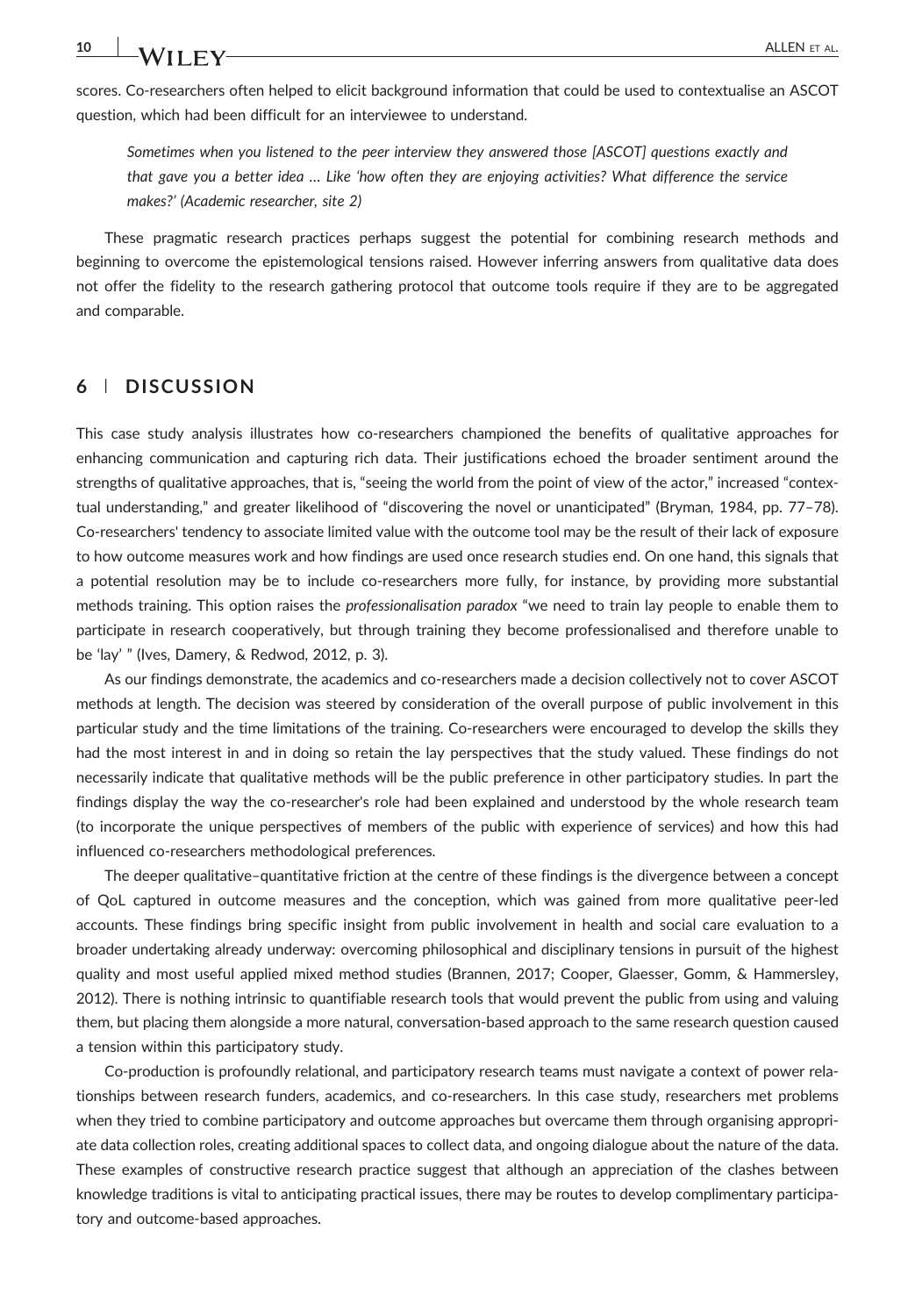Combining outcome tools with more qualitative methods requires careful consideration, mindful not to compromise the recommended process for producing outcome measures or to dilute the depth of qualitative insights. Decision‐making audiences who use outcome measures at face value may scrutinise the practice of research teams as to whether their actions have invalidated the scored outcomes, for instance, by inferring answers from more qualitative data collection, rather than depending completely on the prescribed data collection protocols. A conflict of goals arises here as evaluation teams aim for their findings to be used but might at the same time see opportunities to make responses more genuine by drawing on richer data.

Data from this case study were collected before the dissemination of project findings, limiting what can be reported about which findings were most used. This research impact activity is important in the assessment of power relations within co-produced research studies. The quantification of knowledge and the state's use of "elite research" indicators to inform public policy are acknowledged forms of statecraft (Miller, 2005, p. 406). The power and politics of public service commissioners' use of outcome measures gains frequent attention. Reflecting on the use of patient‐ reported outcome measures (PROMs), Kyte et al. (2015, pp. 5–6) acknowledge that PROMs have primarily moved into the everyday clinic environment because of "the political context and the demands of commissioners for evidence of the quality care services provide." The dominance of commissioning groups is equally relevant for social care outcomes. Outcome measures are used predominantly by one type of social care stakeholder (strategic decision‐ making audiences) yet have become a central knowledge output in social care evaluation.

Gibson, Britten, and Lynch (2012, pp. 531) frame the emancipation of patient and public involvement as requiring "knowledge spaces" that "support the emergence of social networks of knowledgeable actors capable of engaging with professionals on equal terms and influencing service provision." Specialist outcome measures, and their perceived authority, threaten to further disrupt the balance of lay and expert knowledge in co-productive research spaces. A broader understanding of where knowledge tensions arise and how they can be overcome is essential to moving towards equality of contributions, the conditions essential for co-production of research across social policy, research, and evaluation.

The question of what evidence is valued in social care evaluation is much discussed (Rubin, 2015). It forms part of broader debates about the privileging of elite narratives over local forms of knowledge (Bevir, 2013). In this case study, we saw that co-researchers valued interviewee's voices and preferred the qualitative data collection that captured these most fully. Glasby and Beresford (2006, p. 268) argued that "the lived experience of service users" is too often overlooked in favour of more "objective" evidence. Inclusive approaches, such as those currently being developed by the U.K. Social Care Institute for Excellence, aim to reduce tensions between evidence traditions in the governance of social care by ensuring a broader range of evidence for economic evaluation and the systematic inclusion of service user and practitioner knowledge (Fisher, 2016). However our research warns of problems if mixed method approaches seek only to merge the two approaches rather than exploring their incommensurability. The easiest way to combine the approaches is to undertake them in separate work packages, but this leaves unexplored the tensions between the two.

Alongside the epistemological tensions, findings draw attention to a set of practical tensions. There were clear feasibility issues including not enough time and capacity to train the public to understand, use, and analyse outcome measurement tools. The specialist nature and complexity of SCQoL conceptually was one significant factor voiced by co-researchers, and the additional time and skill required to support people new to research or with learning disabilities was another. Findings demonstrate how traditional expectations for evaluation timescales can underestimate the work required to involve service uses in all aspects of research, on an equal basis with academic researches. Additional time requirements for participatory research and how academics perceive this as a risk are well documented in participatory research literatures (Blumenthal, 2011; Tuffrey‐Wijne & Butler, 2010). This analysis outlines how these issues can be amplified in the field of health and care evaluation when attempting to incorporate specific outcome measures and specialist tools. Findings about power dynamics echoed those of other participation case studies, as nonacademic researchers experienced exclusion from certain aspects of the research due to their inability to engage with technical data (Crompton et al., 2017, p. 15).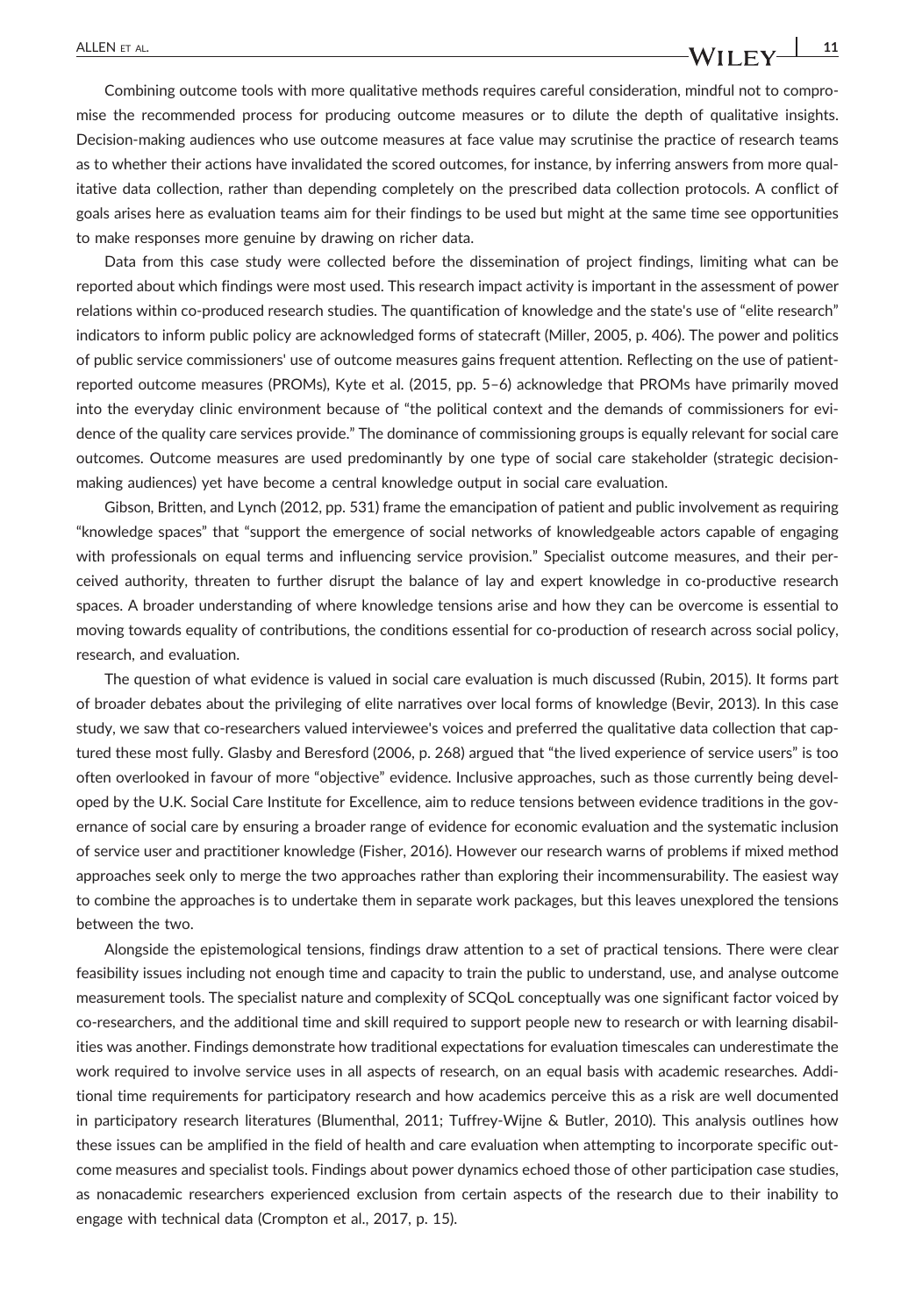Scaling these mismatched timescales and power dynamics up, we could ask how and why traditional research structures are misaligned with the realities of participatory approaches and what would be needed to rebalance this? Organisations that fund research are still developing an appreciation of how public involvement may alter the scope of studies and timescales for delivery (NIHR, 2017). Learning from complexity science suggests that "emergence" (e.g., innovations in research questions, design, and dissemination), a desirable feature of participatory research, remains difficult for research commissioners to manage. Cox (2012, p. 587) observes that "… it is difficult to advise funders or commissioners that bids should be considered fluid.

Within our co-produced research, it is interesting to note that when tensions and challenges did arise, power over the research returned to its traditional origin, with us, the academic researchers. Academics felt responsible for directing and taking charge of the processes that were not working. Although their actions often sought to challenge conventions in order to include co-researcher perspectives more effectively, the tendency for the academic team to lead on key methodological decisions disrupted the "co" in this co-research study.

These findings intend to contribute to and open reflection of academic power and control within co-produced research, a necessary approach for improving academic endeavour in this challenging and discursive space. Restitution of academic power is also evident in the process of analysing the data presented here and writing it up as an article. Although co-researchers were involved in analysis, dissemination, and co-authorship of outputs from the project (Brant & Stevenson, 2014; Murray, Welford, & Allen, 2015), we did not have a way to resource the ongoing involvement of co-researchers in the writing of this article.

# **7** | **CONCLUSION**

This article has explored tensions within social care evaluation in which two dominant paradigms (participatory research and quantified outcome tools) are expected to coexist. Rather than compartmentalising them into different work packages, our project sought to integrate these two approaches into a genuinely mixed methods research design. The practical and epistemological issues set out here highlight the difficulties of doing this effectively. There are lessons here for researchers in planning and resourcing the training of co-researchersalthough we question whether the co-research paradigm is ever likely to have sufficient time and resource to equip co-researchers with the specialist skills, they may need to engage with more formal research tools. More plausible resolutions may result from all stakeholders gradually redeveloping their approach to knowledge, validity, and learning.

Epistemological issues are raised for academics and for research commissioners in exposing the limits of a naïve approach to "having your cake and eating it" within a single research study. The growth of more formal evaluation tools at the same time as the mainstreaming of patient and public involvement has created tensions within research projects, which are not always discussed, because academics may feel that they ought to be able to resolve these tensions themselves. Researchers, keen to access funding for their work, risk colluding with an agenda that promises the best of both worlds, without adequately critiquing the viability of this dual task. Problems and failings in research design are often hidden in end of project reports, which focus more on research findings.

Our original contribution is the finding that co-produced research is difficult to combine, both practically and epistemologically, with the quantified outcome tools that are increasingly utilised in evaluation research. The risk that public participation is tokenistic is a familiar refrain in academic writings about co-production. The broader intention of this publication is to prevent this tokenism by adding to evidence that builds a more detailed understanding about undertaking co‐produced research. The contribution of this article is methodological and empirical, highlighting the experience of undertaking fieldwork with a co-research approach and contributing to the emerging literature relating to participatory approaches. The sample size of co-researchers and academics is small, and we make no claims to statistical generalisation but rather seek to disrupt the sorts of knowledge claims that can be made within research studies using these two approaches. The future research agenda is to explore whether it is possible to address the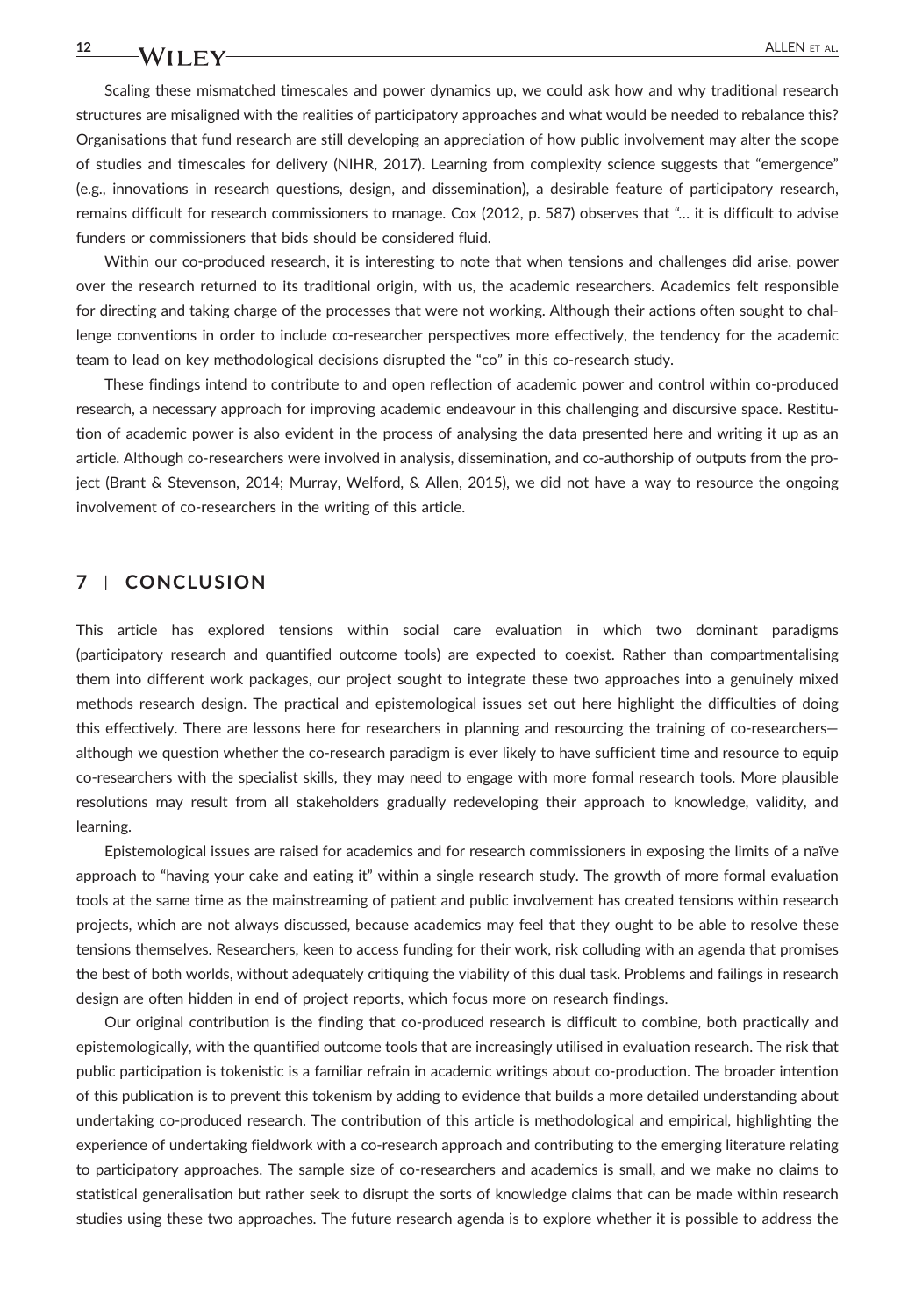practical limitations of co‐researcher involvement in outcome measures and whether that might make bring the two approaches into a more productive dialogue, albeit without resolving their tensions.

#### **ACKNOWLEDGEMENTS**

The authors would like to thank the co‐research team: Tracey Bealey, Belle Brant, Hayley Broxup, Roy Doré, Peggy Dunne, Sandra Harris, John Kerry, Simon MacGregor, Adrian Murray, Joan Rees, Anna Stevenson, Brian Timmins, David Walker, Joanne Ward, Gareth Welford, and Sheila Wharton. Their contribution generated the insights that made this paper possible. We would also like to thank our reviewers and colleagues who gave us much valued feedback on this paper.

#### **FUNDING INFORMATION**

This study was funded by the Economic and Social Research Council (ESRC Standard Grant ES/K002317/1).

#### **REFERENCES**

- Austin, A. (2016). On well‐being and public policy: Are we capable of questioning the hegemony of happiness? *Social Indicators Research*, *127*(1), 123–138. [https://doi.org/10.1007/s11205](https://doi.org/10.1007/s11205-015-0955-0)‐015‐0955‐0
- Bache, I., & Reardon, L. (2013). An idea whose time has come? Explaining the rise of well‐being in British politics. *Political Studies*, *61*(4), 898–914. [https://doi.org/10.1111/1467](https://doi.org/10.1111/1467-9248.12001)‐9248.12001
- Bache, I., Reardon, L., & Anand, P. (2016). Wellbeing as a wicked problem: Navigating the arguments for the role of government. *Journal of Happiness Studies*, *17*(3), 893–912. [https://doi.org/10.1007/s10902](https://doi.org/10.1007/s10902-015-9623-y)‐015‐9623‐y
- Beebeejaun, Y., Durose, C., Rees, J., Richardson, J., & Richardson, L. (2014). 'Beyond text': Exploring ethos and method in coproducing research with communities. *Community Development Journal*, *49*(1), 37–53.<https://doi.org/10.1093/cdj/bst008>
- Berger, R. (2015). Now I see it, now I don't: Researcher's position and reflexivity in qualitative research. *Qualitative Research*, *15*(2), 219–234.<https://doi.org/10.1177/1468794112468475>
- Bevir, M. (2013). *A theory of governance*. Berkeley/London: University of California Press.
- Blumenthal, D. S. (2011). Is community‐based participatory research possible? *American Journal of Preventive Medicine*, *40*(3), 386–389.<https://doi.org/10.1016/j.amepre.2010.11.011>
- Brannen, J. (2017). *Mixing methods: Qualitative and quantitative research*Taylor & Francis.
- Brant, I., & Stevenson, A. (2014). *What do micro‐enterprises contribute to social care? Findings from a national evaluation. Paper presented at the ESRC micro‐enterprise research launch*. London: Social Care Institute for Excellence.
- Brett, J., Staniszewska, S., Mockford, C., Herron‐Marx, S., Hughes, J., Tysall, C., & Suleman, R. (2014). Mapping the impact of patient and public involvement on health and social care research: A systematic review. *Health Expectations*, *17*(5), 637–650. [https://doi.org/10.1111/j.1369](https://doi.org/10.1111/j.1369-7625.2012.00795.x)‐7625.2012.00795.x
- Bryman, A. (1984). The debate about quantitative and qualitative research: A question of method or epistemology? *The British Journal of Sociology*, *35*(1), 75–92.<https://doi.org/10.2307/590553>
- Caiels, J., Forder, J., Malley, J., Netten, A., & Windle, K. (2010). Measuring the outcomes of low‐level services: Final report. Retrieved from<https://www.pssru.ac.uk/pub/dp2699.pdf>
- Carr, S. (2007). Participation, power, conflict and change: Theorizing dynamics of service user participation in the social care system of England and Wales. *Critical Social Policy*, *27*(2), 266–276.<https://doi.org/10.1177/0261018306075717>
- Cochrane Consumer Network (2017). An international network on public involvement in health and social care research. Retrieved from [http://consumers.cochrane.org/news/international\\_network](http://consumers.cochrane.org/news/international_network)
- Cooper, B., Glaesser, J., Gomm, R., & Hammersley, M. (2012). *Challenging the qualitative‐quantitative divide: Explorations in case‐focused causal analysis*. New York and London: Bloomsbury Publishing.
- Couzner, L., Ratcliffe, J., & Crotty, M. (2012). The relationship between quality of life, health and care transition: An empirical comparison in an older post‐acute population. *Health and Quality of Life Outcomes*, *10*(1), 69. [https://doi.org/10.1186/](https://doi.org/10.1186/1477-7525-10-69) [1477](https://doi.org/10.1186/1477-7525-10-69)‐7525‐10‐69
- Cox, P. (2012). Complexity science: Understanding research processes and improving research practice. *Journal of Social Service Research*, *38*(5), 582–590.<https://doi.org/10.1080/01488376.2012.721283>
- Crompton, A., Waring, J., Roe, B., & O'Connor, R. (2017). Are we all on the same page? A qualitative study of the facilitation challenges associated with the implementation of deliberative priority‐setting. *Public Management Review*, *20*, 1–20. <https://doi.org/10.1080/14719037.2017.1417463>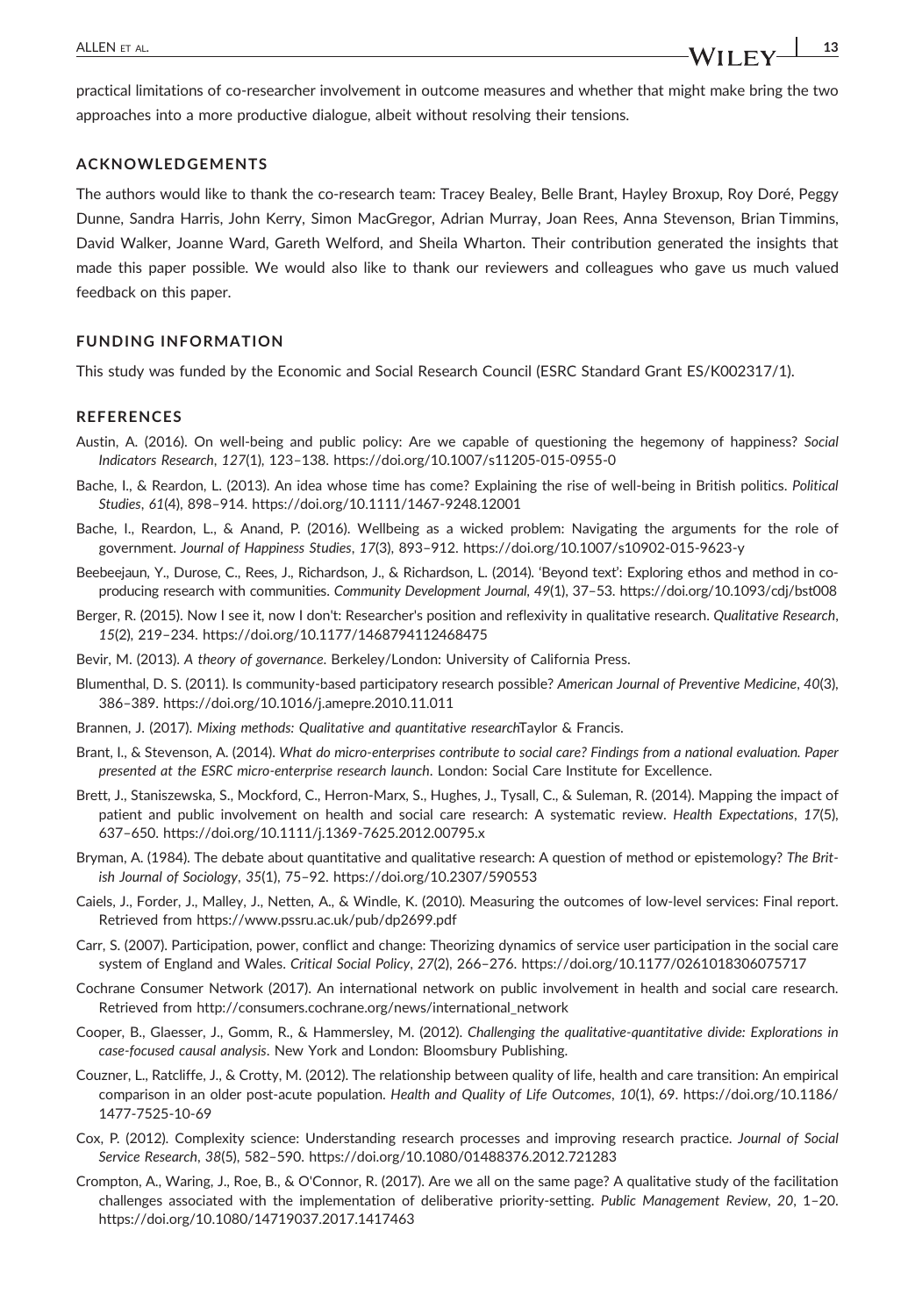Department of Health. (2007). *Local government and public involvement act*. Retrieved from London: [http://www.dh.gov.uk/](http://www.dh.gov.uk/publications) [publications](http://www.dh.gov.uk/publications)

- Department of Health. (2012). *The health and social care act*. Retrieved from London: [http://www.legislation.gov.uk/ukpga/](http://www.legislation.gov.uk/ukpga/2012/7/contents/enacted) [2012/7/contents/enacted](http://www.legislation.gov.uk/ukpga/2012/7/contents/enacted)
- Department of Health (2016). *Public health outcomes framework. Improving outcomes and supporting transparency part 2: Summary technical specifications of public health indicators*. London: HM Government. Retrieved from [https://www.gov.](https://www.gov.uk/government/uploads/system/uploads/attachment_data/file/545605/PHOF_Part_2.pdf) [uk/government/uploads/system/uploads/attachment\\_data/file/545605/PHOF\\_Part\\_2.pdf](https://www.gov.uk/government/uploads/system/uploads/attachment_data/file/545605/PHOF_Part_2.pdf)
- Department of Health (2017). *The adult social care outcomes framework 2016/17 handbook of definitions*. London: HM Government. Retrieved from [https://www.gov.uk/government/uploads/system/uploads/attachment\\_data/file/](https://www.gov.uk/government/uploads/system/uploads/attachment_data/file/629812/ASCOF_handbook_definitions.pdf) [629812/ASCOF\\_handbook\\_definitions.pdf](https://www.gov.uk/government/uploads/system/uploads/attachment_data/file/629812/ASCOF_handbook_definitions.pdf)
- Durose, C., Needham, C., Mangan, C., & Rees, J. (2017). Generating 'good enough' evidence for co‐production. *Evidence & Policy: A Journal of Research, Debate and Practice*, *13*(1), 135–151.<https://doi.org/10.1332/174426415X14440619792955>
- Edwards, R., & Alexander, C. (2011). Researching with peer/community researchers-ambivalences and tensions. In M. Williams & W. P. Vogt (Eds.), *The Sage handbook of innovation in social research methods* (pp. 269–292). London: Sage.
- Ellin, J., Glasby, J., Tanner, D., McIver, S., Davidson, D., Littlechild, R., … Spence, K. (2012). Understanding and improving transitions of older people: A user and carer centred approach. Final report. NIHR Service Delivery and Organisation programme.
- Filipe, A., Renedo, A., & Marston, C. (2017). The co-production of what? Knowledge, values, and social relations in health care. *PLoS Biology*, *15*(5), e2001403.<https://doi.org/10.1371/journal.pbio.2001403>
- Fisher, M. (2016). The social care institute for excellence and evidence‐based policy and practice. *The British Journal of Social Work*, *46*(2), 498–513.<https://doi.org/10.1093/bjsw/bcu143>
- Flinders, M., Wood, M., & Cunningham, M. (2016). The politics of co‐production: Risks, limits and pollution. *Evidence & Policy: A Journal of Research, Debate and Practice*, *12*(2), 261–279.<https://doi.org/10.1332/174426415X14412037949967>
- Fricker, M. (2007). *Epistemic injustice: Power and the ethics of knowing*. Oxford: Oxford University Press.
- Gibson, A., Britten, N., & Lynch, J. (2012). Theoretical directions for an emancipatory concept of patient and public involvement. *Health (London, England)*, *16*(5), 531–547.<https://doi.org/10.1177/1363459312438563>
- Glasby, J., Allen, K., & Robinson, S. (2018). "A game of two halves?" Understanding the process and outcomes of English care home closures: Qualitative and quantitative perspectives. *Social Policy and Administration*, 1–21. [https://doi.org/](https://doi.org/10.1111/spol.12412) [10.1111/spol.12412](https://doi.org/10.1111/spol.12412)
- Glasby, J., & Beresford, P. (2006). Commentary and Issues: Who knows best? Evidence‐based practice and the service user contribution. *Critical Social Policy*, *26*(1), 268–284.<https://doi.org/10.1177/0261018306059775>
- Goldberg, D. (1992). General health questionnaire (GHQ‐12). Retrieved from Windsor, UK:
- Gusi, N., Olivares, P. R., & Rajendram, R. (2010). The EQ‐5D health‐related quality of life questionnaire. In V. R. Preedy, & R. R. Watson (Eds.), *Handbook of disease burdens and quality of life measures* (pp. 87–99). New York, NY: Springer New York. [https://doi.org/10.1007/978](https://doi.org/10.1007/978-0-387-78665-0_5)‐0‐387‐78665‐0\_5
- ICHOM (2017). The global standard. Retrieved from [http://www.ichom.org/the](http://www.ichom.org/the-global-standard/)‐global‐standard/
- Ives, J., Damery, S., & Redwod, S. (2012). PPI, paradoxes and Plato: Who's sailing the ship? *Journal of Medical Ethics*, *39*, 181–185. [https://doi.org/10.1136/medethics](https://doi.org/10.1136/medethics-2011-100150)‐2011‐100150
- Jones, H. (2011). A guide to monitoring and evaluating policy influence. Retrieved from [https://www.odi.org/sites/odi.org.](https://www.odi.org/sites/odi.org.uk/files/odi-assets/publications-opinion-files/6453.pdf) uk/files/odi‐[assets/publications](https://www.odi.org/sites/odi.org.uk/files/odi-assets/publications-opinion-files/6453.pdf)‐opinion‐files/6453.pdf
- Jones, K., Forder, J., Caiels, J., Welch, E., Glendinning, C., & Windle, K. (2013). Personalization in the health care system: Do personal health budgets have an impact on outcomes and cost? *Journal of Health Services Research & Policy*, *18*(2\_suppl), 59–67.<https://doi.org/10.1177/1355819613503152>
- Kyte, D. G., Calvert, M., van der Wees, P. J., ten Hove, R., Tolan, S., & Hill, J. C. (2015). An introduction to patient‐reported outcome measures (PROMs) in physiotherapy. *Physiotherapy*, *101*(2), 119–125. [https://doi.org/10.1016/j.](https://doi.org/10.1016/j.physio.2014.11.003) [physio.2014.11.003](https://doi.org/10.1016/j.physio.2014.11.003)
- Learmonth, M., Martin, G. P., & Warwick, P. (2009). Ordinary and effective: The Catch‐22 in managing the public voice in health care? *Health Expectations*, *12*(1), 106–115. [https://doi.org/10.1111/j.1369](https://doi.org/10.1111/j.1369-7625.2008.00529.x)‐7625.2008.00529.x
- Madden, M., & Speed, E. (2017). Beware zombies and unicorns: Toward critical patient and public involvement in health research in a neoliberal context. *Frontiers in Sociology*, *2*(7).<https://doi.org/10.3389/fsoc.2017.00007>
- Makai, P., Brouwer, W. B., Koopmanschap, M. A., Stolk, E. A., & Nieboer, A. P. (2014). Quality of life instruments for economic evaluations in health and social care for older people: A systematic review. *Social Science & Medicine*, *102*(1873–5347 (Electronic)), 83–93.<https://doi.org/10.1016/j.socscimed.2013.11.050>
- Miles, M., & Huberman, A. (1994). *Qualitative data analysis: An expanded sourcebook*. Thousand Oaks, CA: SAGE Publications.